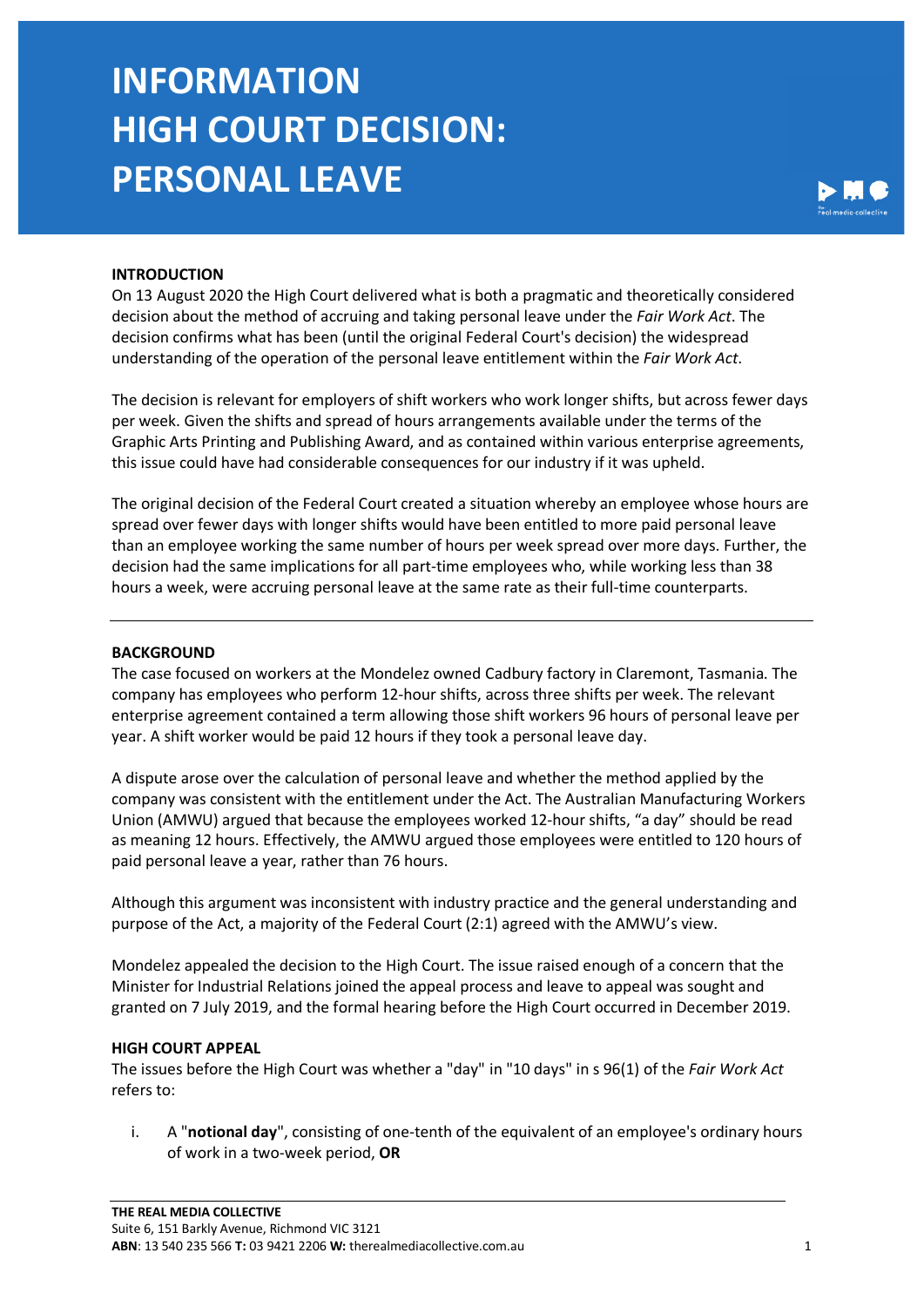# **INFORMATION HIGH COURT DECISION: PERSONAL LEAVE**



ii. A "**working day**", consisting of the portion of a 24-hour period that would otherwise be allotted to working and thereby authorising an employee to be absent without loss of pay on ten working days per year.

In overturning the Federal Court decision, a majority of the High Court (4:1) rejected the AMWU's "working day" argument and instead held that what is meant by a "day" or "10 days" must be calculated on a notional day by reference to an employee's ordinary hours of work.

The High Court outlined in its judgment that accepting the AMWU's view "would give rise to absurd results and inequitable outcomes, and would be contrary to the legislative purposes of fairness and flexibility in the Fair Work Act, the extrinsic materials and the legislative history."

### **HIGH COURT DECISION**

The High Court determined that:

- > "10 days" in s 96(1) of the *Fair Work Act* is two standard five-day working weeks.
- $>$  One "day" refers to a "notional day" consisting of  $1/10<sup>th</sup>$  of the equivalent of an employee's ordinary hours of work in a two-week period.
- > Because patterns of work do not always follow two-week cycles, the entitlement to "10 days" of paid personal/carer's leave should be calculated as  $1/26<sup>th</sup>$  of an employee's ordinary hours of work in a year.

### **IMPLICATION AND CONSIDERATIONS FOR TRMC MEMBERS**

Personal leave accrues progressively according to ordinary hours worked at a rate of 1/26<sup>th</sup> for all full-time and part-time employees, with leave being deducted progressively on the basis of ordinary hours taken as leave. For example, permanent employees who work 38 ordinary hours a week will accrue and be entitled to receive 76 ordinary hours of personal leave per year, and an employee who works 24 ordinary hours per week will receive 48 ordinary hours of personal leave per year.

There are several considerations to be taken from the High Court decision:

- > The decision settles the interpretation to be applied to s.96 of the *Fair Work Act* relating to the calculation method of personal leave accrual.
- $>$  Personal leave accrues progressively according to ordinary hours worked at a rate of 1/26<sup>th</sup> for all full-time and part-time employees, with leave being deducted progressively on the basis of ordinary hours taken as leave. For example, permanent employees who work 38 ordinary hours a week will accrue and be entitled to receive 76 ordinary hours of personal leave per year, and an employee who works 24 ordinary hours per week will receive 48 ordinary hours of personal leave per year.